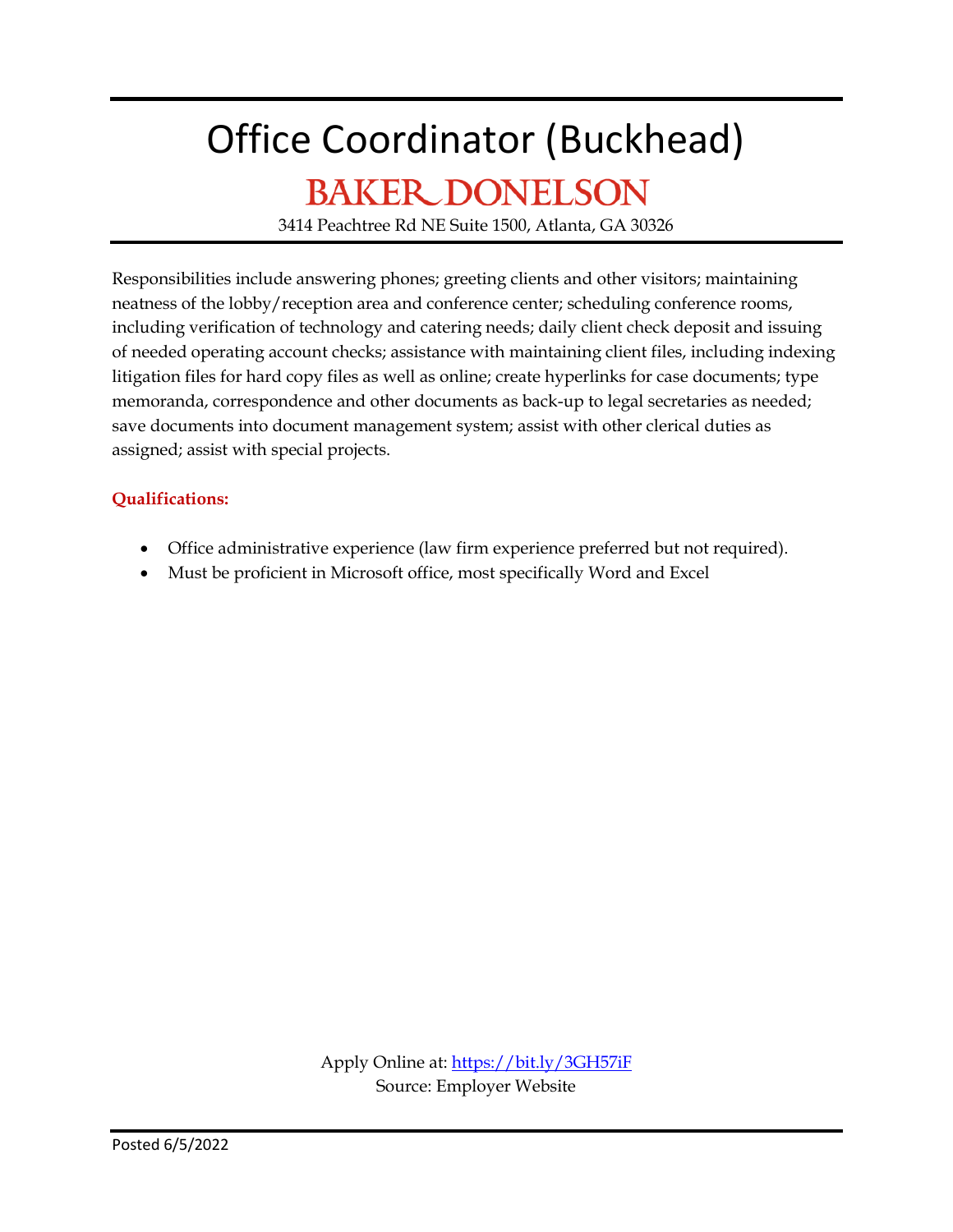

The position will provide support to the school administration, teachers, staff, and outside vendors. The role involves creating a positive first impression for outside visitors, as well as maintaining a healthy relationship with internal staff. This position involves ordering and managing resources, as well as serving as an integral part of the school office team.

#### **Qualifications:**

- Basic computer skills (Microsoft, Google, Excel, etc.)
- Ability to keep accurate records of financial, vendors and student information

40 hours per week during school year plus 15 hours per week during summer

From \$24,000.00 per year

Apply online at: <https://indeedhi.re/3zcojDg> Source: Indeed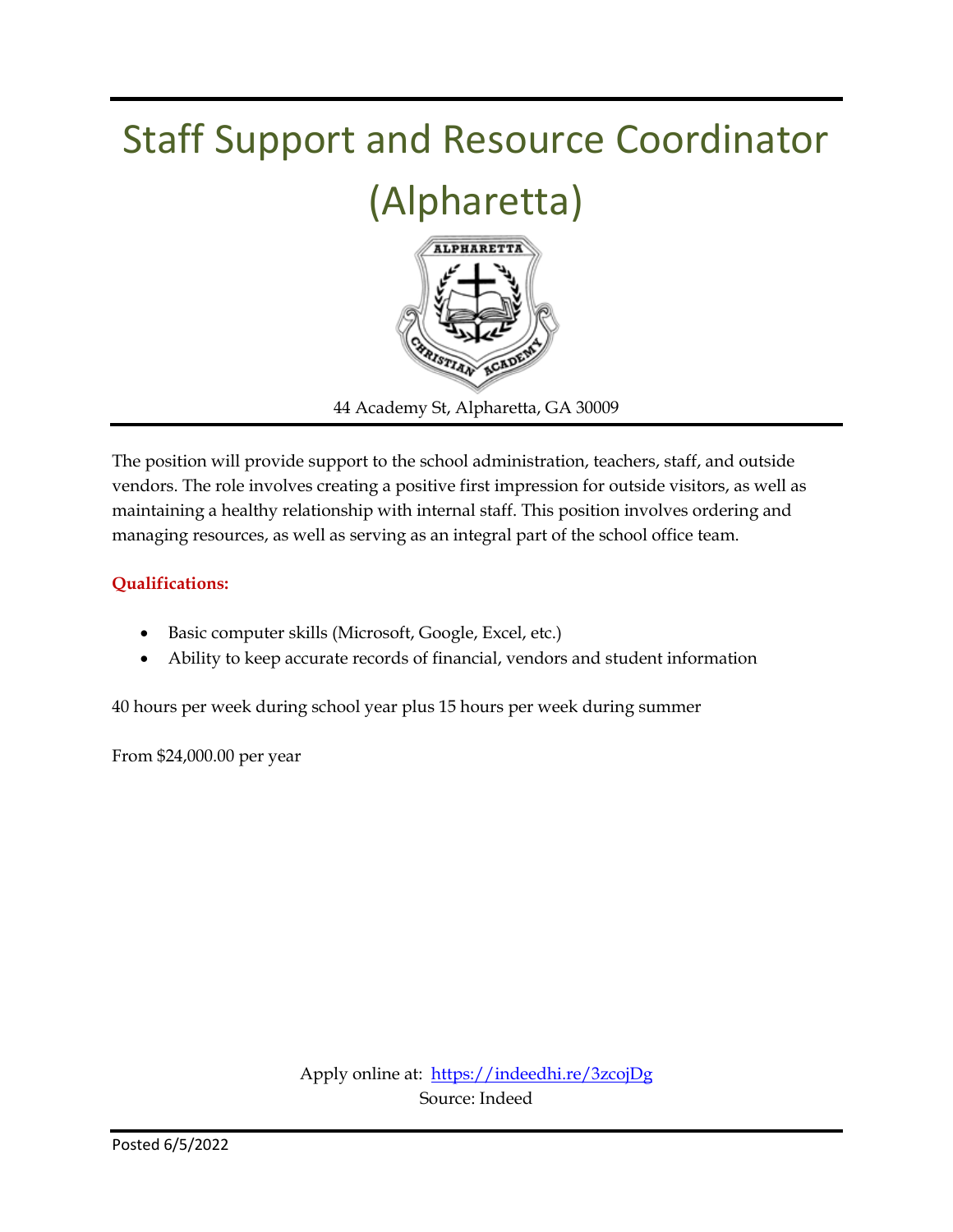### Executive Assistant (Sandy Springs)



1 Glenlake Pkwy NE Suite 300, Sandy Springs, GA 30328

As our Executive Assistant (EA), you will provide dedicated support to our Chief Operating Officer.

- Manage calendars and emails: Maintain highly active calendars, manage email inboxes, and ensure timely and accurate responses to all inquiries.
- Keep the team focused: Prioritize most important items and resolve all conflicts.
- Prepare correspondences and presentations: Communicate across business in timely and professional manner.
- Arrange travel: Research options and prepare itineraries and agendas for international and domestic travel.

#### **Qualifications:**

- 5+ years of experience supporting an executive leader
- Start-up experience a plus and/or experience in lean and growing organizations, where roles evolve
- Global experience a plus
- Bachelor's Degree preferred

Apply online at: <https://bit.ly/3PXlICQ> Source: Employer Website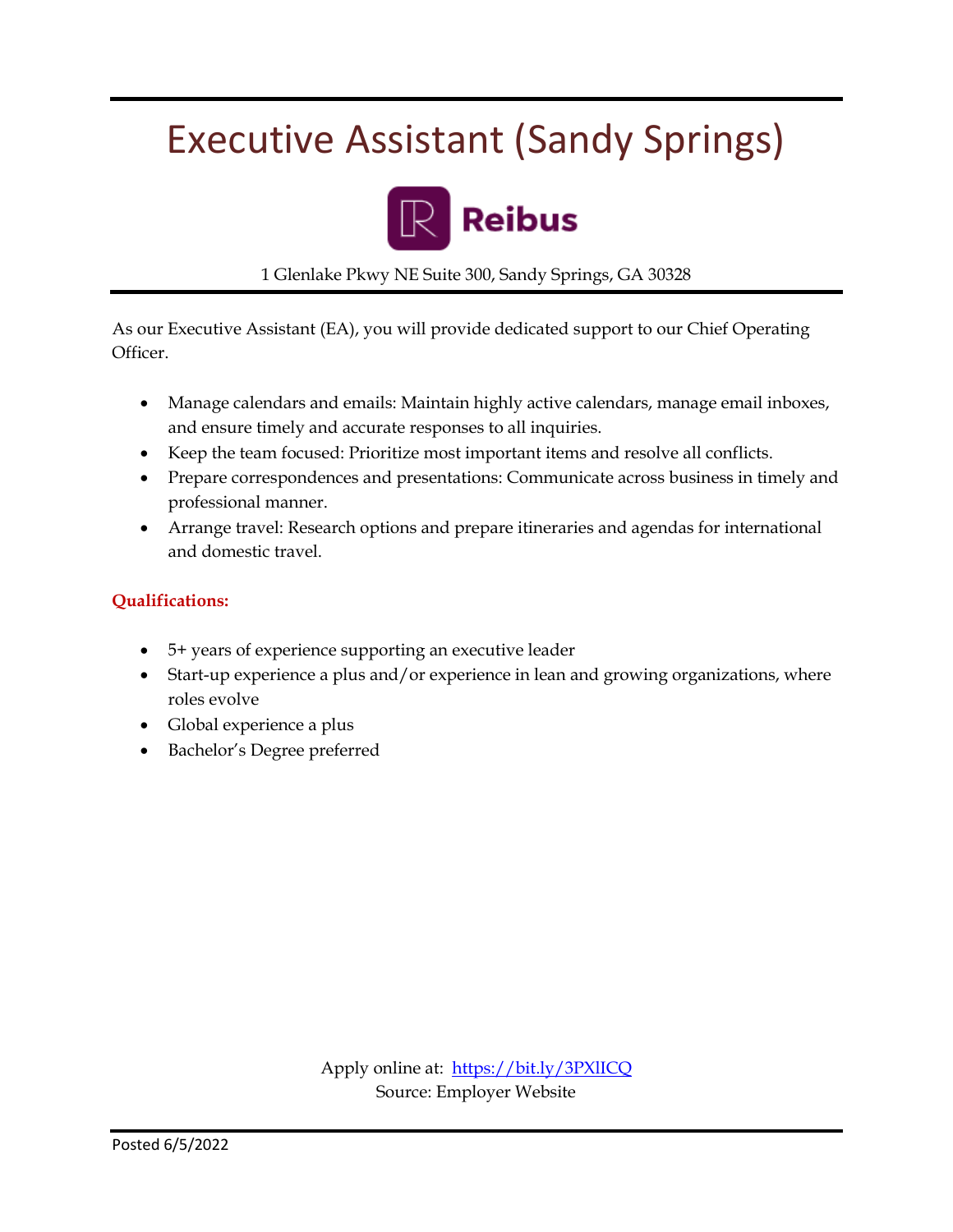# Associate Service Coordinator

### (Alpharetta)



2655 Northwinds Pkwy, Alpharetta, GA 30009

#### **Responsibilities:**

- Enter data and update database on an ongoing basis.
- Coordinate travel for contractors throughout their assignments
- Ensure all accounting/assignment related documents are sent out and received back in a timely manner, are in order, and are signed by both the contractor and the client, when applicable.
- Submit any reimbursement issues to accounting department for correction.
- Communicate with contractors via phone calls and e-mails regarding relevant concerns and necessary documentation/logistics.
- Rotate the after-hours emergency phone responsibilities with other members of the team.
- Ensures that customer needs are satisfied and that they are informed of their travel arrangements.
- Resolves customer requests, complaints, and problems.

#### **Qualifications:**

- Working knowledge of Microsoft Office products (Word, Excel)
- High School graduate, college training preferred
- 6 months to 3 years of customer care/support experience

Apply online at: <https://bit.ly/3m5cvL3> Source: Employer Website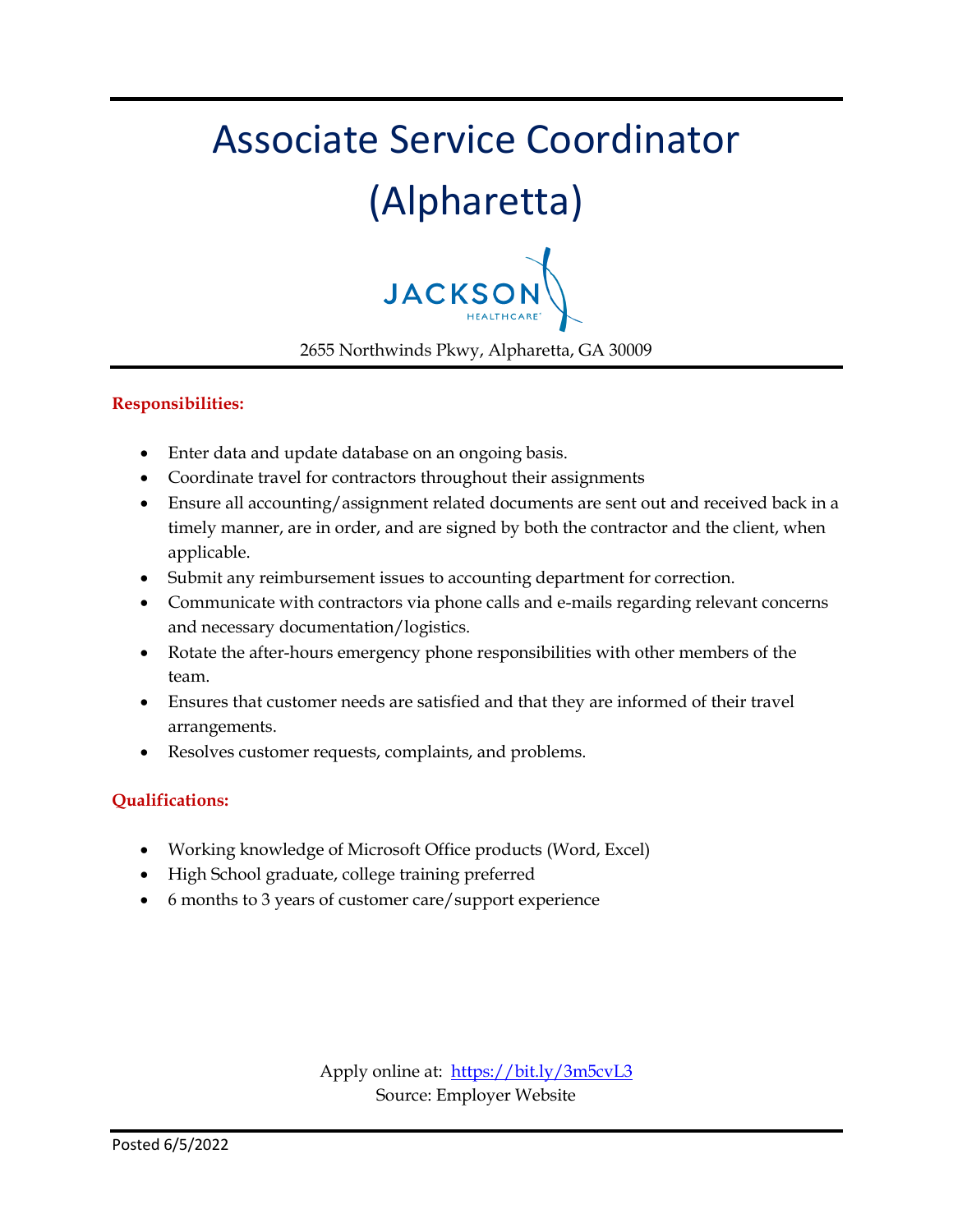### Front Desk Clerk (Perimeter)



Doubletree Atlanta Perimeter 4386 Chamblee Dunwoody Rd, Atlanta, GA 30341

#### **Responsibilities:**

- Assisting guests efficiently, courteously and professionally at all times
- Promptly and effectively deal with guest concerns or issues and see all are met to satisfaction in timely manner
- Post guest charges, collect payments and follow all cash handling procedures as required by Concord
- Handle guest mail and messages with respect to privacy and professionalism
- Be knowledgeable of the hotel brand and various programs (travel programs, special offers)
- Be a great communicator to various departments and management on guest comments and concerns
- Respond quickly to incoming calls, lobby visitors and team members needing front desk assistance

[No qualifications specified in ad.]

Apply online at:<https://bit.ly/3M71Avc> Source: Employer Website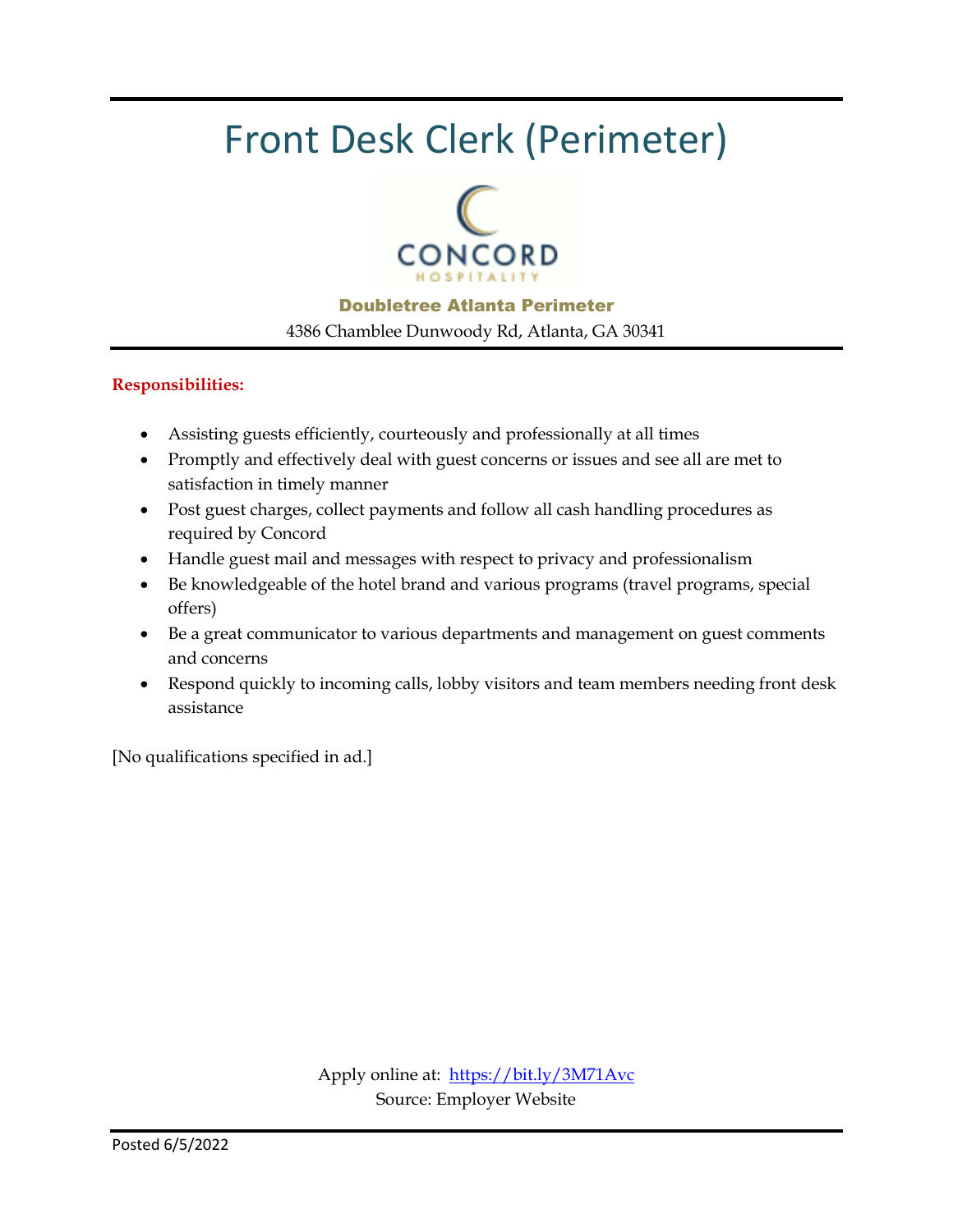### Administrative Assistant PT (Buckhead)



Altus Group is delighted to announce a new opportunity for an Administrative Position to join our Tax Department in Atlanta. In this role you will work to provide first class administrative support and conduct general office responsibilities such as: answering phones/email, organizing meetings, managing calendars, organizing documentation and expense accounts, filing in office and archived materials, making photocopies, scanning and printing documents. You will also be delegated to assist with other key business areas to help ensure the smooth running of our internal processes within agreed timescales.

#### **Qualifications:**

- Previous administrative experience is a benefit, but not a requirement
- A good knowledge of Microsoft Office applications including; PowerPoint, Excel, Outlook and internet applications.

Apply online at: <https://bit.ly/3McvZrQ> Source: Employer Website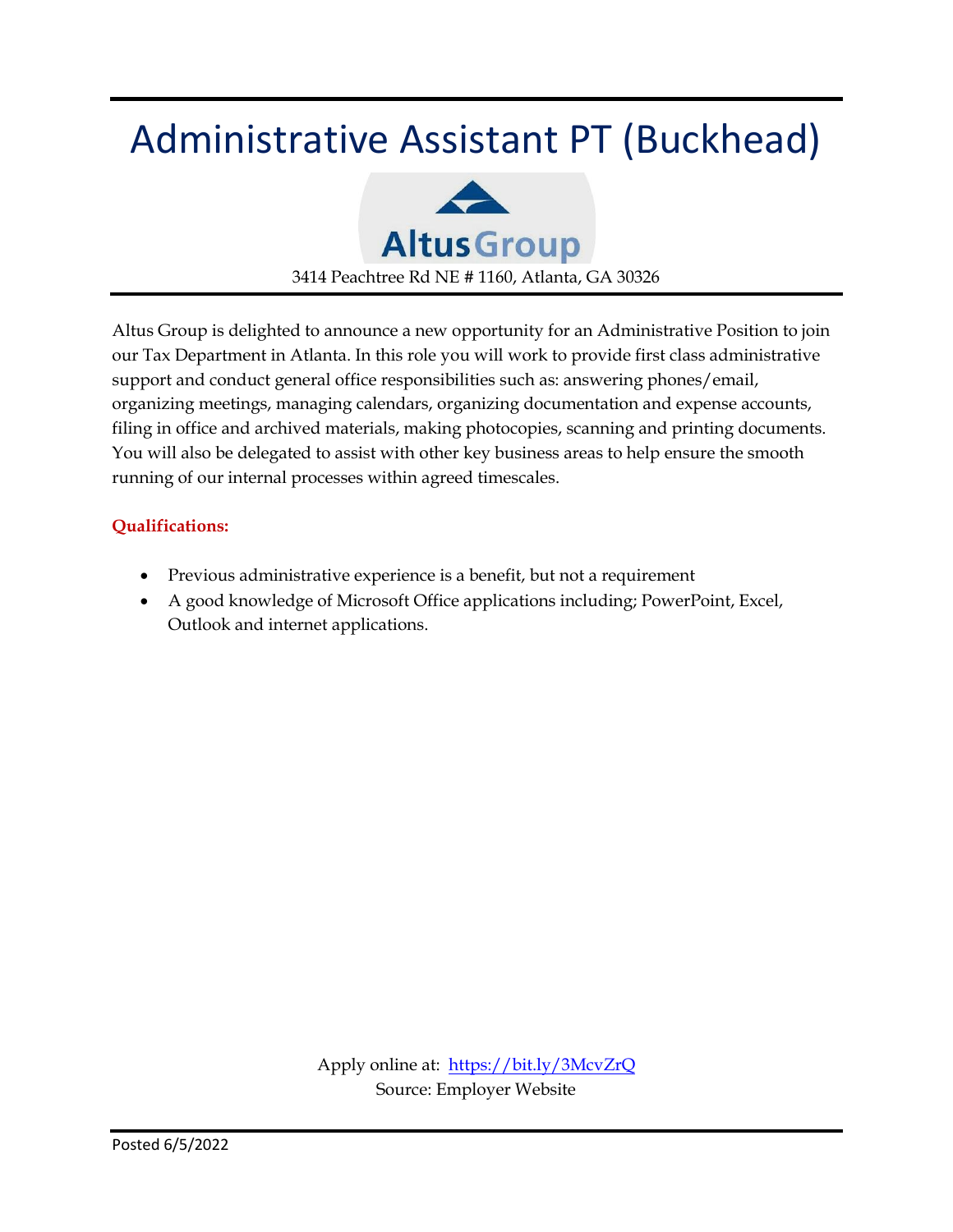### Front Desk Receptionist (Alpharetta)



1105 Lakewood Pkwy Suite 210, Alpharetta, GA 30009

#### **Responsibilities:**

- Manage the front desk by greeting all visitors and incoming deliveries
- Answer and direct incoming phone calls
- Communicate with on-site building engineers and security team to ensure a safe and clean environment
- Submit and track facilities request through the property management online work order system
- Track supplies and order replacement supplies as needed
- Send and receive packages and prepare postage for internal departments
- Monitor and log incoming and outgoing mail, manage postage and order replacement postal supplies
- Assist in coordinating company and employee meetings and events
- Provide calendar assistance to employees for conference and huddle room reservations
- Provide general support to Office Manager as needed

#### **Qualifications:**

- Minimum High School diploma or GED. Prior office administration experience highly preferred.
- High level of confidence and comfort with the use of technology. Microsoft Office required, specifically Outlook, Word, Excel and PowerPoint.

Apply Online at:<https://indeedhi.re/3GHsLeU> Source: Indeed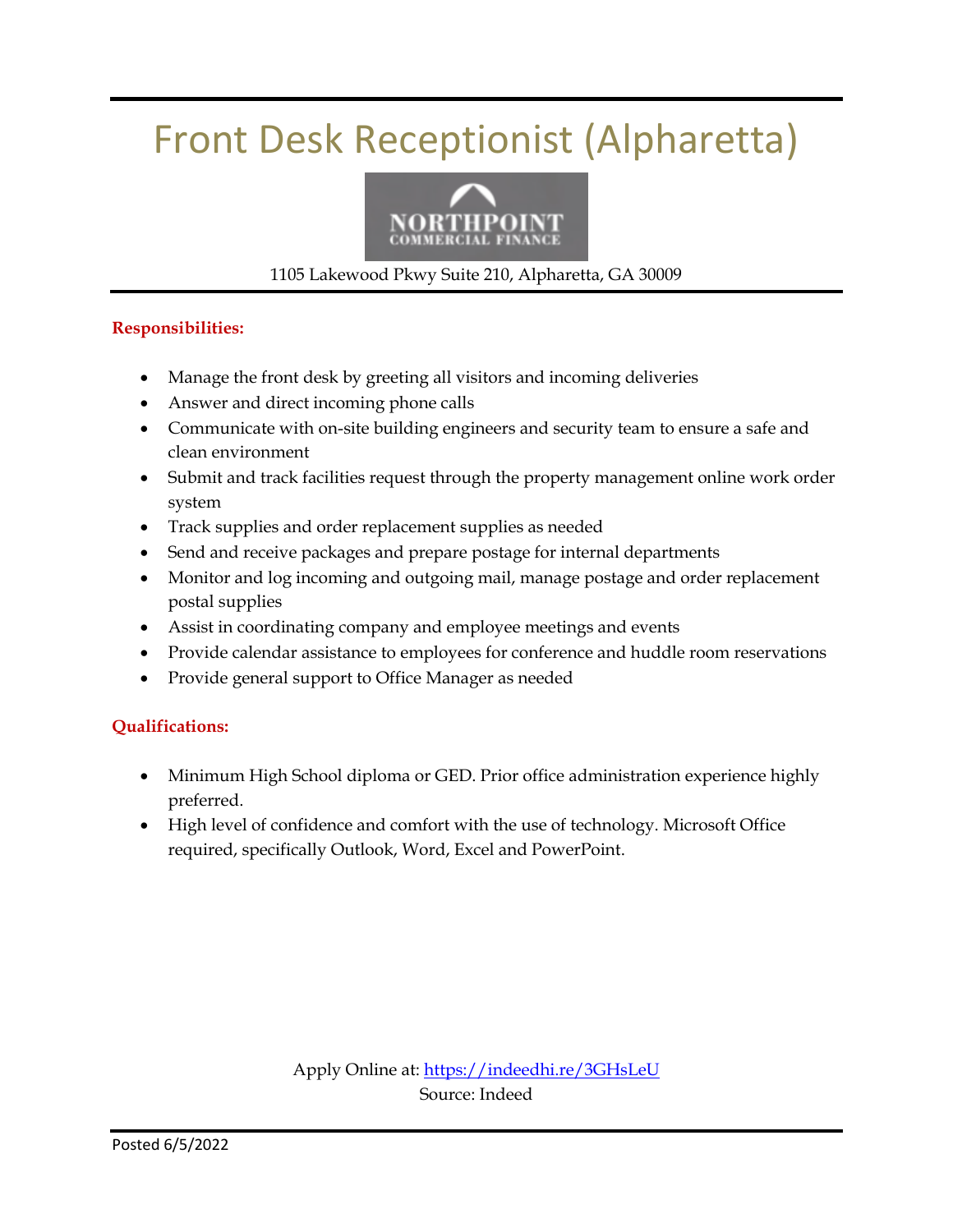## Office Manager / Receptionist (Sandy Springs)



#### **EVERESS**.

#### Everest Re Group

6 Concourse Parkway NE Suite 3300 Atlanta, GA 30328

#### **Responsibilities:**

- Manage the front desk; Greet visitors and make them feel welcome.
- Maintain and book conference room meetings.
- Coordinate office meetings and events, arranging food services and materials including printing and binding presentations, shipping required materials.
- Assist in the creation of client presentations including the preparation of PowerPoint slides.
- Serve as the local HR liaison to complete onboarding and offboarding which includes I9 completion, Workstation set-up, Office ID and building pass.
- Manage office inventory of supplies.
- Manage the day-to-day services of the Atlanta Office; distribute any incoming mail.
- Liaise with Corporate Services staff (in NJ) and building management to schedule service, maintenance, and inspection calls.
- Manage the payment of all invoices associated with the office.
- Coordination of corporate travel and preparing of expense reports.

#### **Qualifications:**

- A minimum of two (2) years of experience working in an administrative function in a corporate environment
- Computer proficiency in Microsoft Office (Word, Excel, Outlook, and PowerPoint)

\$60,000.00 - \$65,000.00 per year

Apply Online at:<https://indeedhi.re/3t8gdaM> Source: Indeed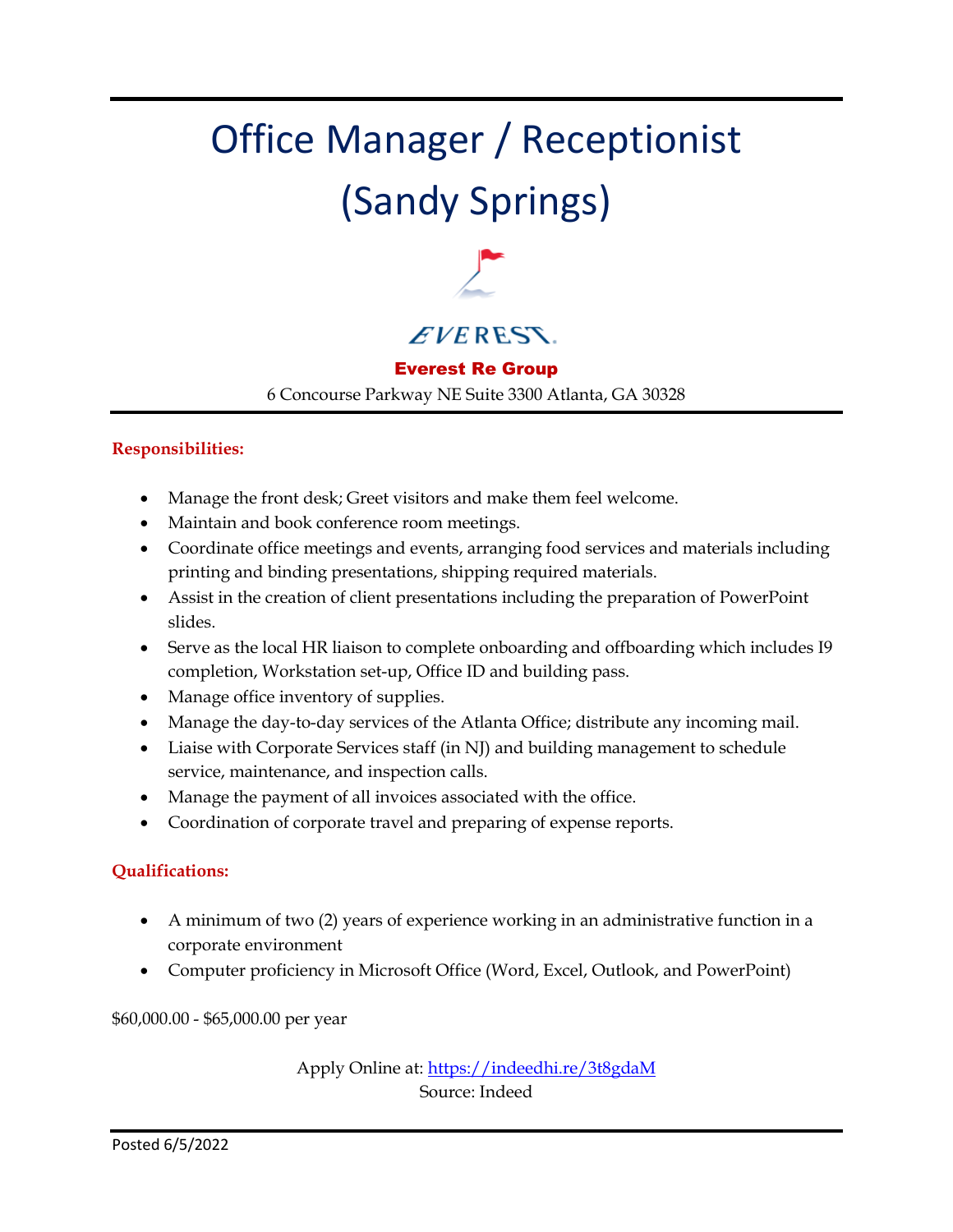### Loaner Car Representative (Alpharetta)

#### L

#### North Point Volvo

1570 Mansell Rd, Alpharetta, GA 30009

The rep needs to provide a superior, friendly, and efficient transaction using the company approved sales and service processes. This position facilitates the entire rental process through verification and documentation of all necessary driver information, payment verification or source of internal payment.

- Prepare all rentals and return documents accurately and completely
- Verify that all vehicles are ready for customer pickup. Vehicles must be clean and damage free.
- Verify that each vehicle's gas tank is filed and that all fluids are filled.
- Qualify each customer using our company rental requirement guidelines
- Verify that all internal customers have the proper documentation prior to the release of the vehicle
- Use company approved sales and service techniques when determining customer needs
- Offer optional products to meet customer wants and needs
- Provide customers assistance with directions, maps, local area information, appropriate service information, etc.
- Review rental parameters with all customers to ensure a complete understanding of our rates and service charges
- Prepare the Rental Agreement Folder with all required information

#### **Qualifications:**

- High School Diploma or G.E.D. required
- Must have a valid driver's license and an insurable driving record

\$14 - \$16 an hour

Apply Online at:<https://bit.ly/3PSMnRz> Source: Employer Website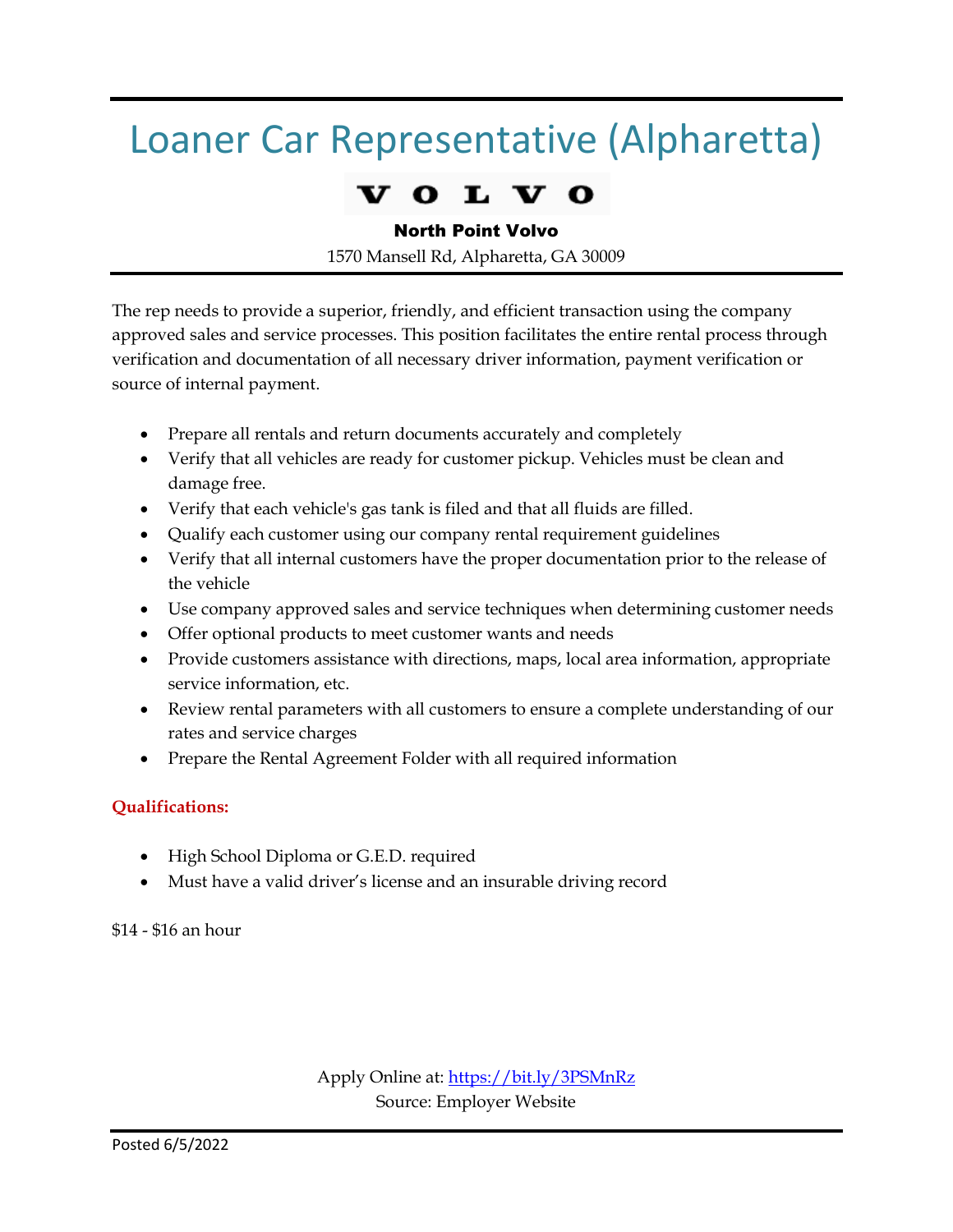### Sales Assistant (Alpharetta)

### **A DELTA DENTAL**

1130 Sanctuary Pkwy #600, Alpharetta, GA 30009

The Sales Assistant is responsible for providing administrative support to the Sales team as well as our external customers including brokers, consultants, union trusts, health partnerships and clients.

- Follows-up with Account Manager and Sales Account Executives on status of open issues such as unsigned contracts.
- Provides administrative support, including mail, filing, proofreading and meeting planning and set-up.
- Develops presentations proposals, benefit highlights, contact sheet creation, report generation and other administrative support as directed by sales mgmt.
- Fulfills requests for brochures.
- Responds to telephone and email inquiries from brokers, groups and clients regarding compensation and licensing.
- Participates in sales events; answer questions from potential brokers about Delta Dental products and partnership opportunities.

#### **Qualifications:**

- High school diploma/GED required; some higher education preferred however equivalent experience will be considered.
- 1+ years' customer service and/or sales servicing experience required.
- Ability to type 50 wpm.

Apply Online at:<https://bit.ly/3zmcavg> Source: Employer Website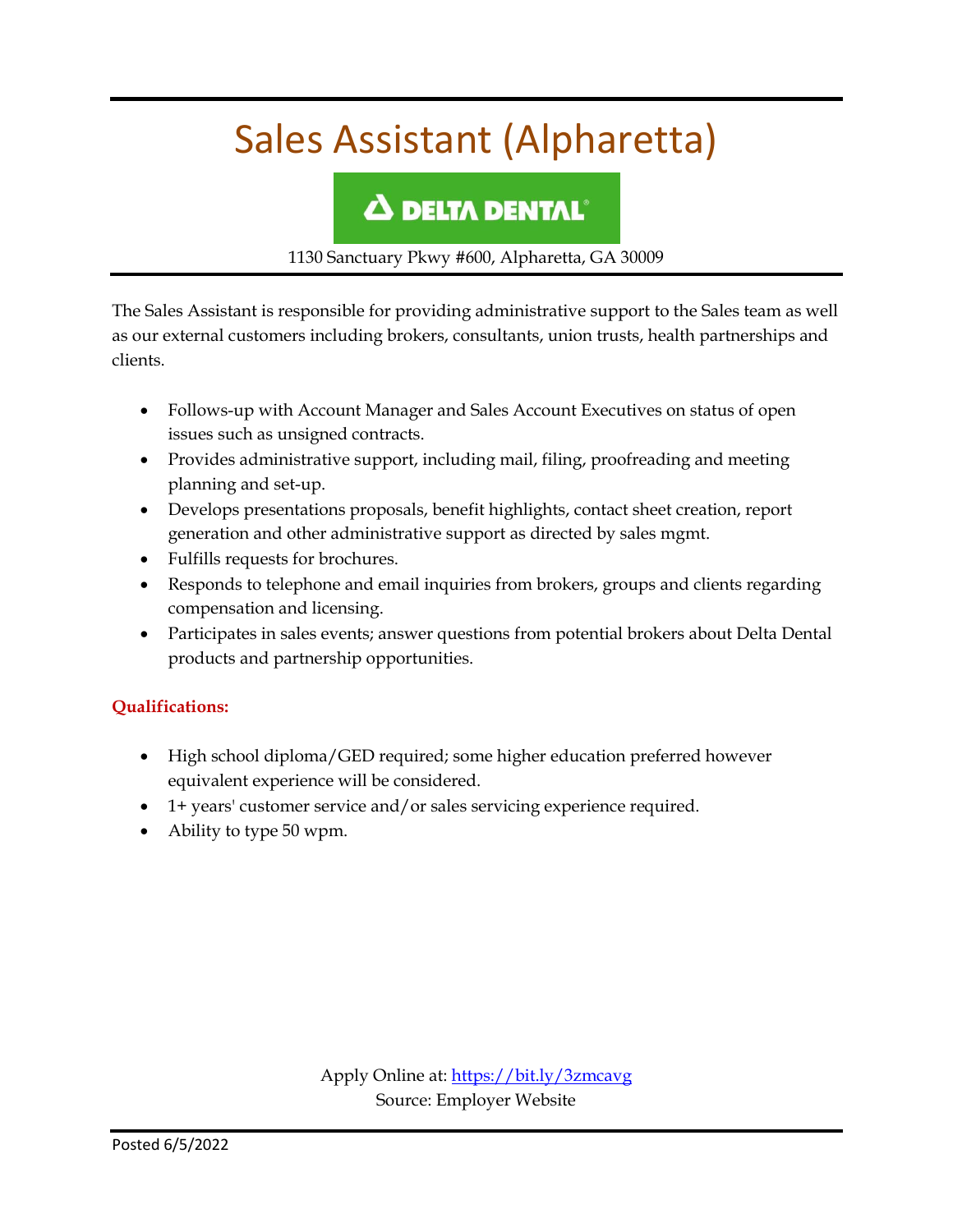### Administrative Coordinator (Alpharetta)



Property Management North Metro 700 Abbey Ct, Alpharetta, GA 30004

#### **Responsibilities:**

- Answer telephones and greet/assist walk in customers
- Check Mail, Dropbox and distribute to internal staff as needed
- Manage office supplies and order new supplies as needed
- Coordinate and prepare all incoming and outgoing mail
- Communicate with tenants as needed regarding maintenance requests
- Coordinate and schedule repairs with vendors for standard maintenance requests
- Communicate maintenance issues to owners and provide regular status updates
- Scan and attach property management documentation in property management software system
- Update/document notes in property management software system
- Assist with marketing projects (mailings, gifts, flyers, etc.) as needed

#### **Qualifications:**

Strong customer service background

\$15 - \$16 an hour

Apply Online at:<https://indeedhi.re/3x3lcea> Source: Indeed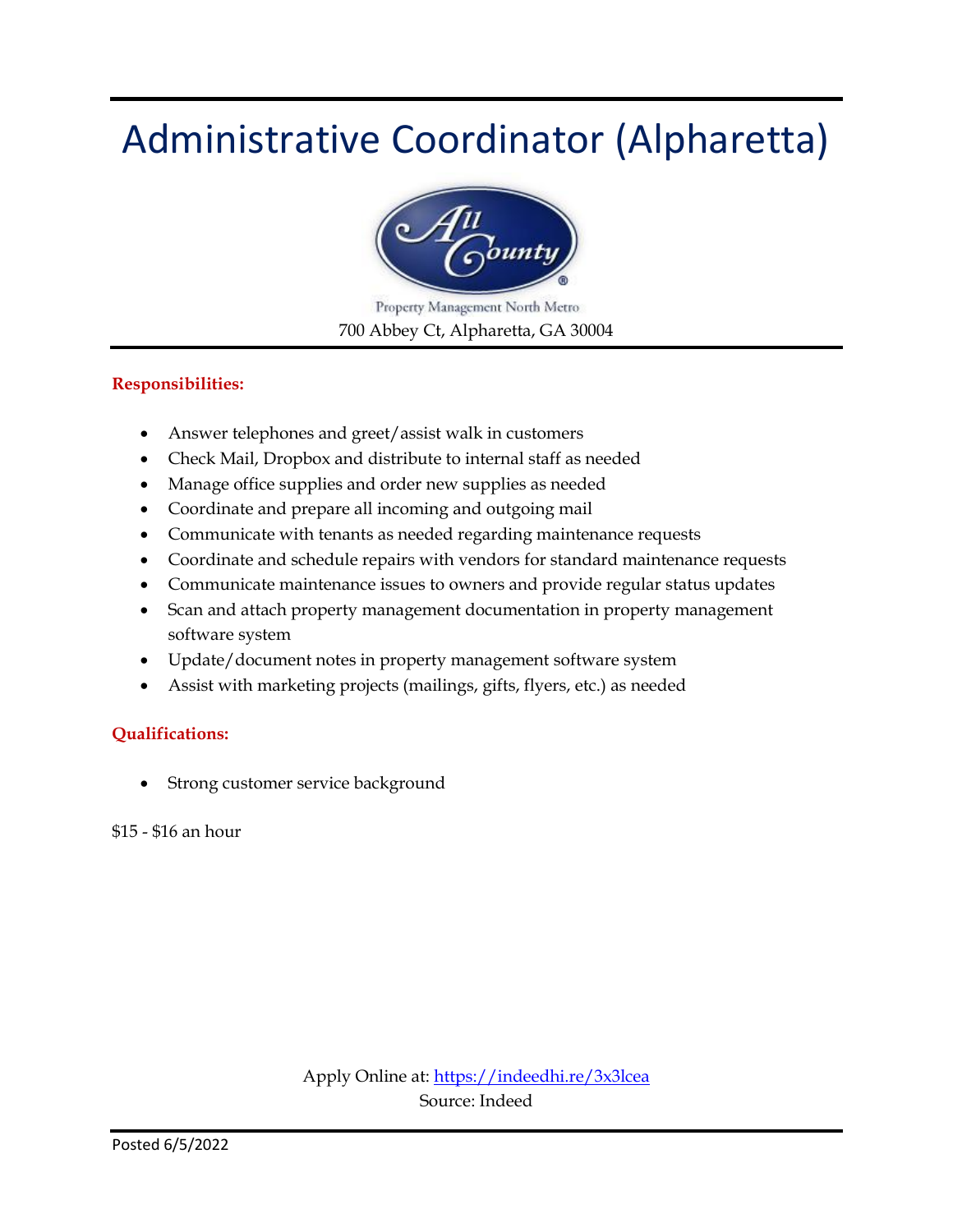### Resident Services Coordinator

### (Sandy Springs)



Edgewater at Sandy Springs 7600 Roswell Rd, Sandy Springs, GA 30350

#### **Responsibilities:**

- Office administrative functions
- Coordinating tenet request
- Working with maintenance team to resolve requests
- Input information into computer systems accurately and timely
- Arrange and plan various events and classes
- Assist in planning resident functions

#### **Qualifications:**

- High school graduate or equivalent
- 6 months service industry experience
- Basic computer and data-entry skills
- Leasing, sales and closing skills

Apply Online at[: https://bit.ly/3xgpJLF](https://bit.ly/3xgpJLF) Source: Employer Website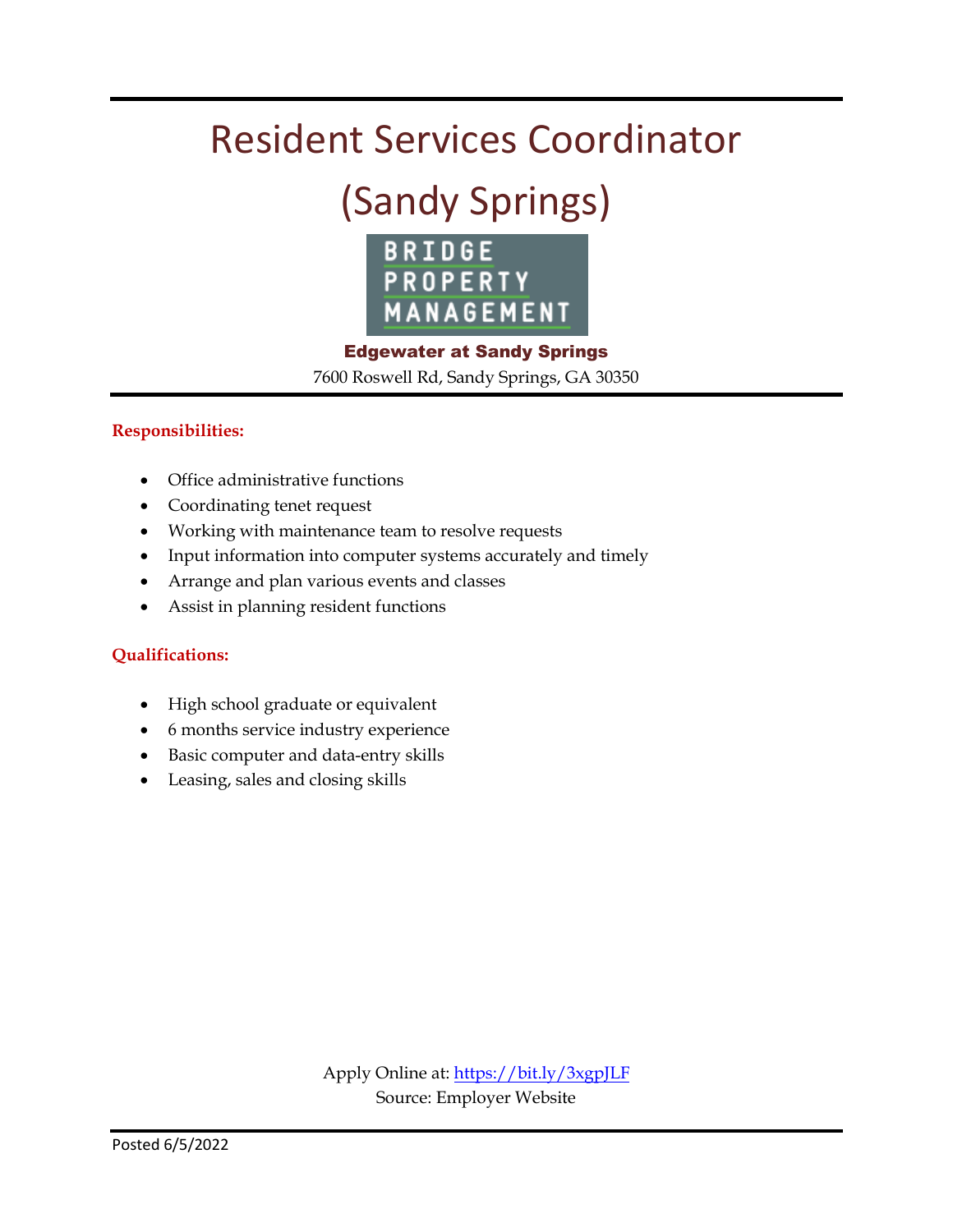### Front Desk Receptionist (Brookhaven)



4400 Peachtree Rd NE, Brookhaven, GA 30319

#### **Responsibilities:**

- Promptly greet patients and visitors in the waiting area in a friendly and helpful manner
- Check in patients, verify insurances, update necessary patient information in the system, and collect copays
- Serve as a patient advocate to provide world-class care in coordination with clinical staff and providers
- Promptly answer incoming phone calls
- Maintain a neat and orderly waiting room
- Assist patients with ambulatory difficulties, including obtaining wheelchairs and providing assistance with walking
- Responsible for opening and closing clinic procedures and reporting
- Perform additional clerical duties as necessary

#### **Qualifications:**

- High school diploma or equivalent
- Minimum of one (1) year of reception/front desk experience (coordinator, receptionist, clerk, agent, specialist, etc.)
- Customer service experience in a healthcare outpatient setting preferred
- Basic computer skills including familiarity with electronic medical records
- Types 25 words per minute

Up to 12-hour shifts during the week or weekend as needed

Apply Online at:<https://bit.ly/3NjytGb> Source: Employer Website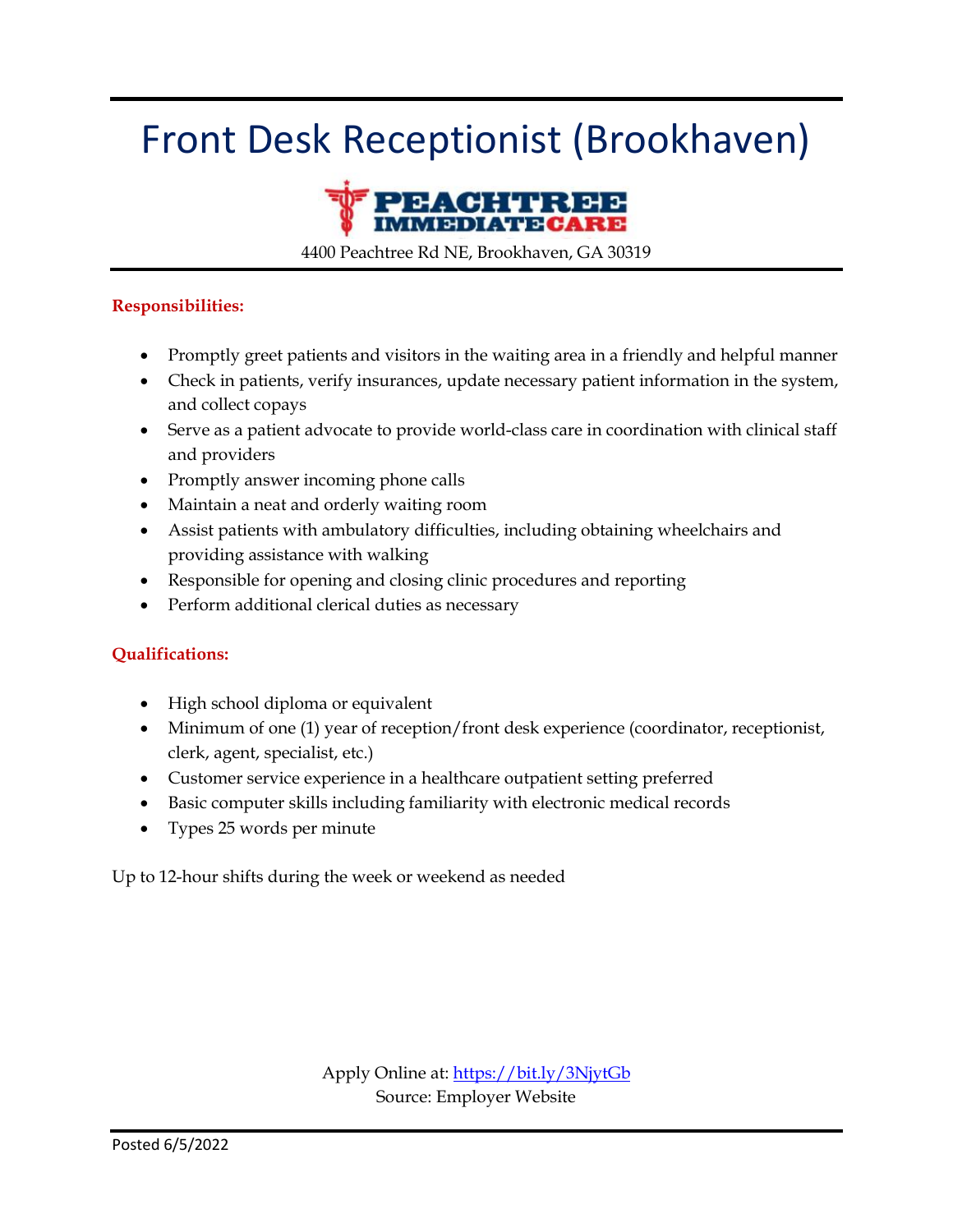# Customer Care Center Retention Specialist (Dunwoody / Hybrid)



State Farm Operations Center 3 Ravinia Dr NE, Atlanta, GA 30346

This is a hybrid position that requires spending time working from home and in the office. After training, associates will work approximately 80% at home and 20% in the office. Schedules require availability on the weekends. The Customer Care Center (CCC) is committed to solving our customers' needs on first contact through simple, high-quality, and personalized experiences.

[No qualifications specified in ad.]

Start Date: August 8, 2022. Mandatory Training is 12 weeks duration.

\$18.75 an hour

Apply Online at:<https://bit.ly/3xh0KHO> Source: Employer Website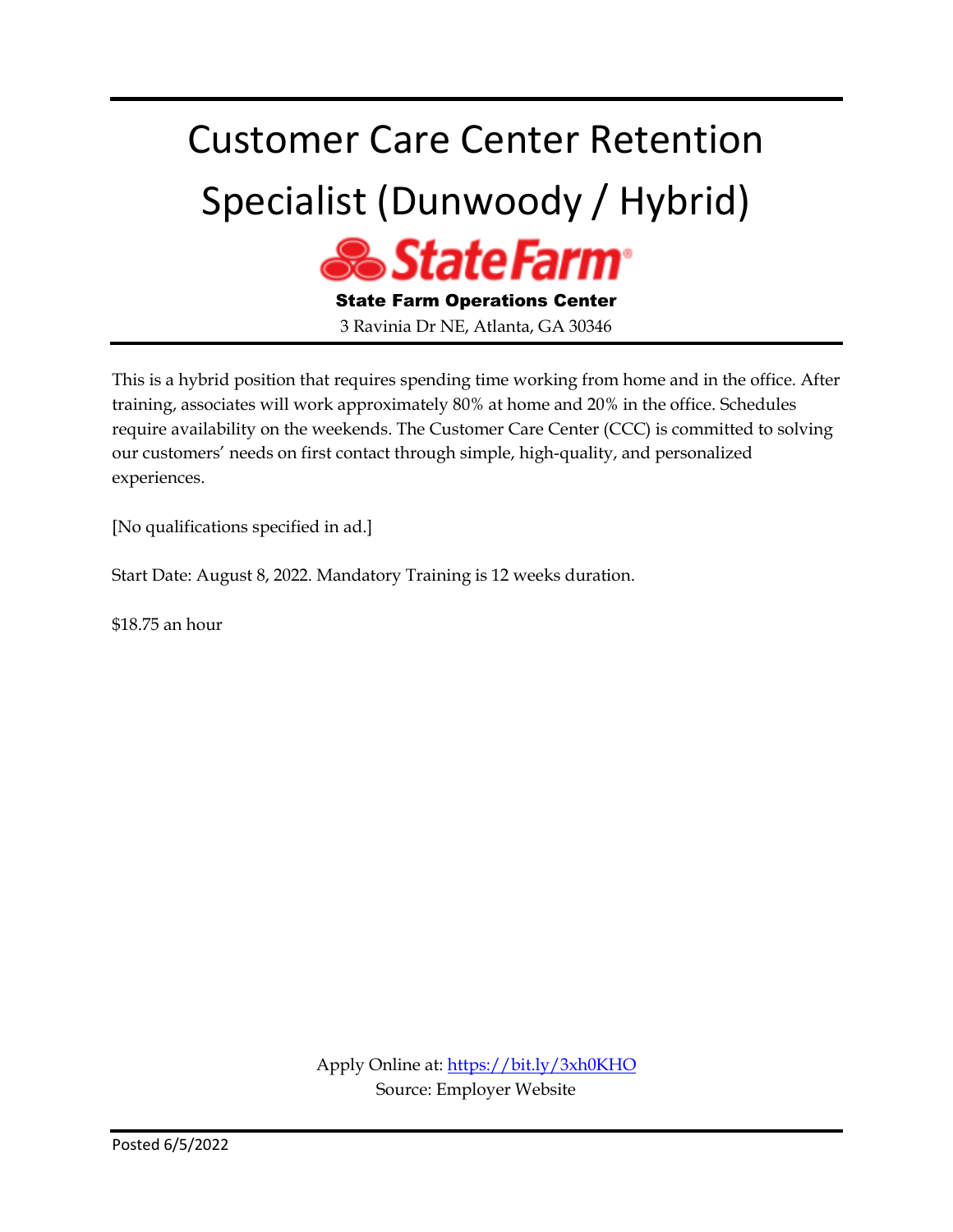### Receptionist (Roswell)



1109 Green St, Roswell, GA 30075

#### **Responsibilities:**

- Greet, screen, and direct guests upon arrival at the facility
- Answer, screen and forward incoming phone calls
- Receive inquiries and release information in accordance with established policies and procedures
- Perform clerical receptionist duties such as filing, photocopying, transcribing, and faxing

No experience required. On-the-job training provided.

Apply Online at:<https://bit.ly/3962Hh6> Source: Employer Website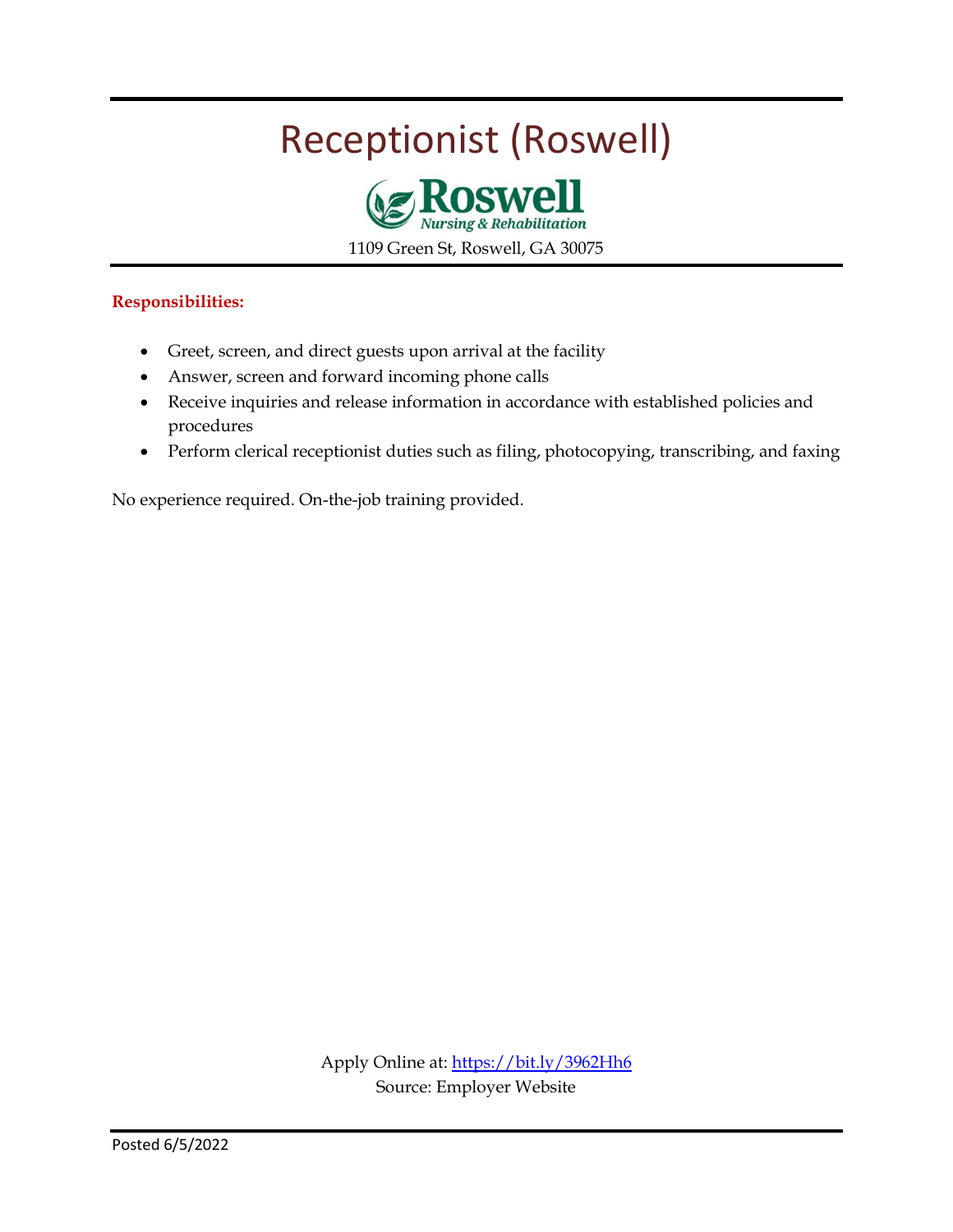### Front Desk Coordinator (Buckhead)





Boardroom Salon for Men 3872 Roswell Rd NE Suite D3, Atlanta, GA 30342

#### **Qualifications:**

Salon experience is a plus

Minimum of 2 years of customer service experience

Apply Online at:<https://bit.ly/3x4eULj> Source: Employer Website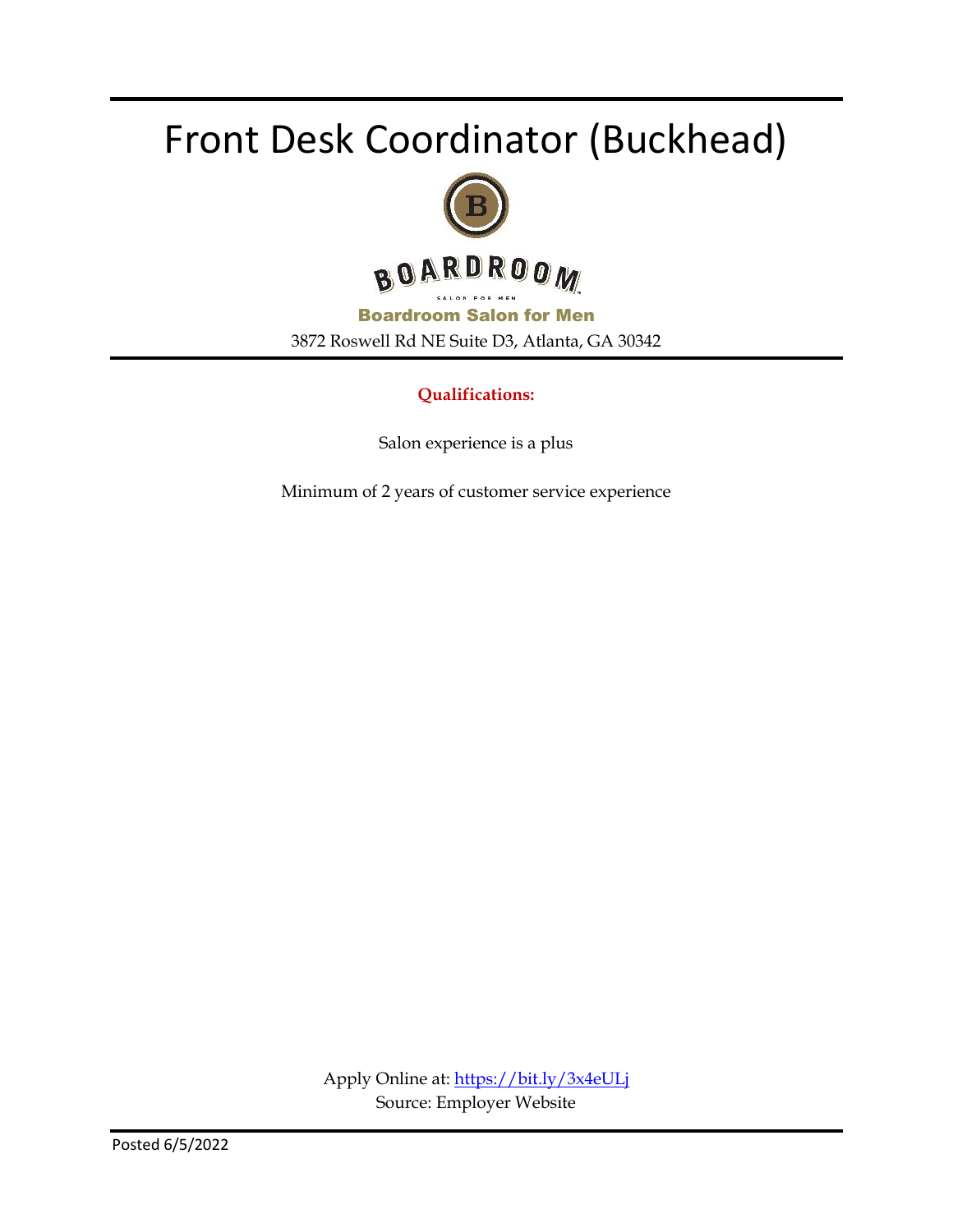### Office Assistant (Alpharetta)

 $\text{V&T}$  Vayman & 3625 Brookside Pkwy Suite 130, Alpharetta, GA 30022

Your primary job will be to serve as administrative support to the owners of the law firm, Executive Director, and Billing Director.

- Maintain calendars and schedules of Executives
- Work closely with Executives and Executive Assistant to provide support for ongoing tasks and projects
- Order office equipment and supplies as needed
- Inform team members regularly about the status of projects and any setbacks or achievements
- Grow in the position through continued learning and revitalization of skillsets in related duties
- Answer phone calls and emails to act as a liaison between clients and staff members to improve customer retention and referral rates
- Create and implement data entry protocols to streamline processes and increase productivity

#### **Qualifications:**

- Prior experience in office management or our industry is a plus
- Associate's degree preferred but not required to apply
- Prior customer service experience is preferred
- Technologically savvy; basic knowledge of Microsoft Office Word and Excel programs and filing systems with the ability to learn new programs quickly and troubleshoot common issues
- High school diploma or GED required, some college experience preferred

Apply Online at:<https://bit.ly/3MhIdQa> Source: Employer Website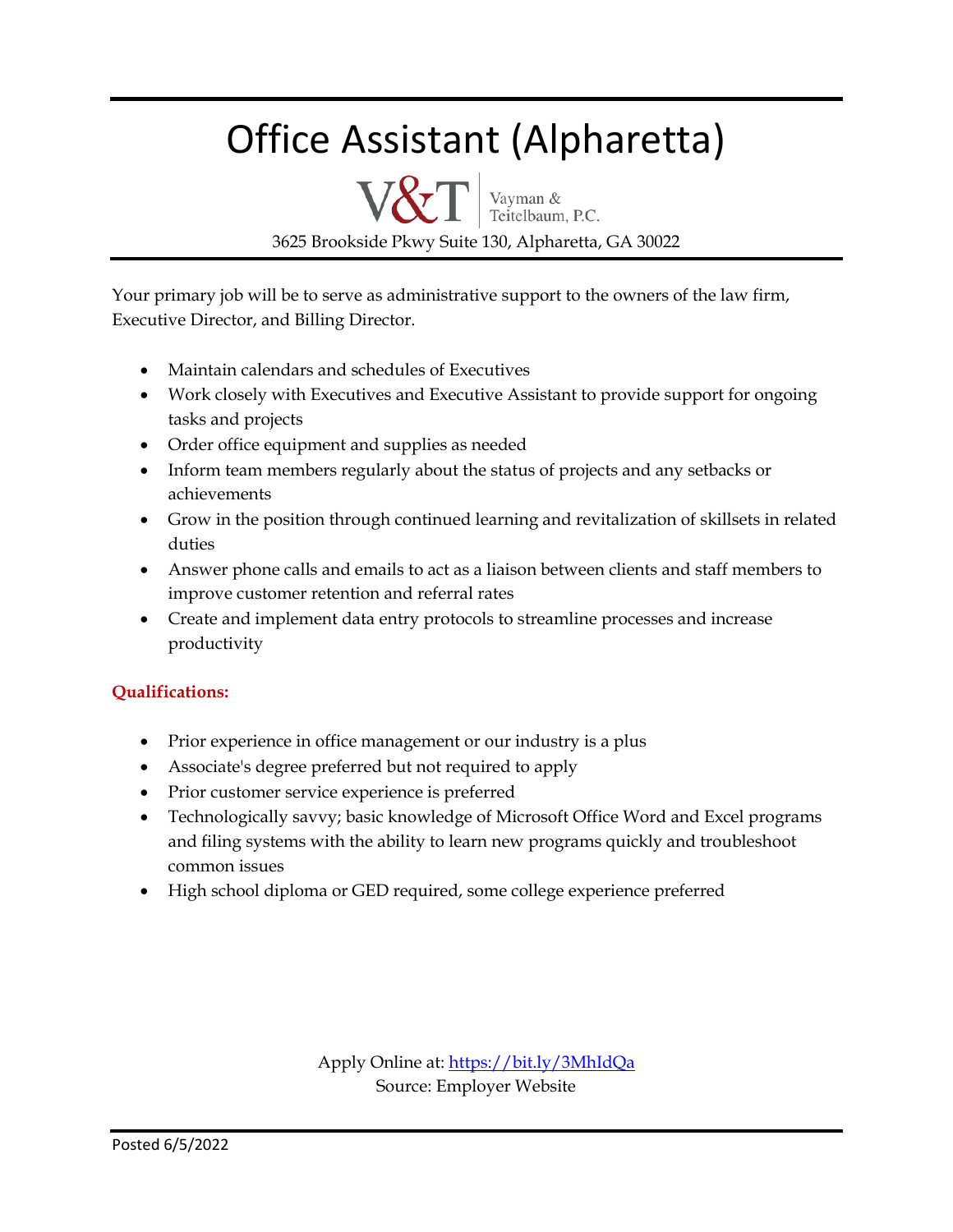### HR Specialist (Roswell)



#### 1000 Holcomb Woods Pkwy #342, Roswell, GA 30076

#### **Responsibilities:**

- Coordinates the recruitment, pre-offer, post-offer, and onboarding processes for new hires.
- Aids in the facilitation of the organization's Relocation Program for both existing, and new employees
- Manages off-boarding/exit process to include system termination and exit interviews
- Assists with employee benefit programs as well as leaves of absence
- Monitors compliance with applicable Federal, State, and local laws as well as company policies, notifies managers of potential issues and proposes corrective action (EEO, FLSA, OSHA, AODA, etc.)
- Assist with HR Lead initiatives, such as compliance training, educational trainings (Lunch & Learns)
- Assist with Talent Management and Succession Planning Initiatives
- Support monthly reporting efforts including census, key HR dashboard metrics and other miscellaneous reporting
- May research, analyze, and integrate data to provide information on human resources programs
- Prepares and preserves personnel records, organizational charts, training records, and other human resources data
- Supports community outreach, employee engagement and retention initiatives

#### **Qualifications:**

- Bachelor's Degree preferred
- 2 4 years of experience supporting a Human Resources department
- Proficient in Microsoft Office (Excel, Word, Outlook, PowerPoint)
- HRIS experience; UKG Pro preferred
- Ability to travel (5-10% estimated)

Apply Online at:<https://indeedhi.re/3mdmspM> Source: Indeed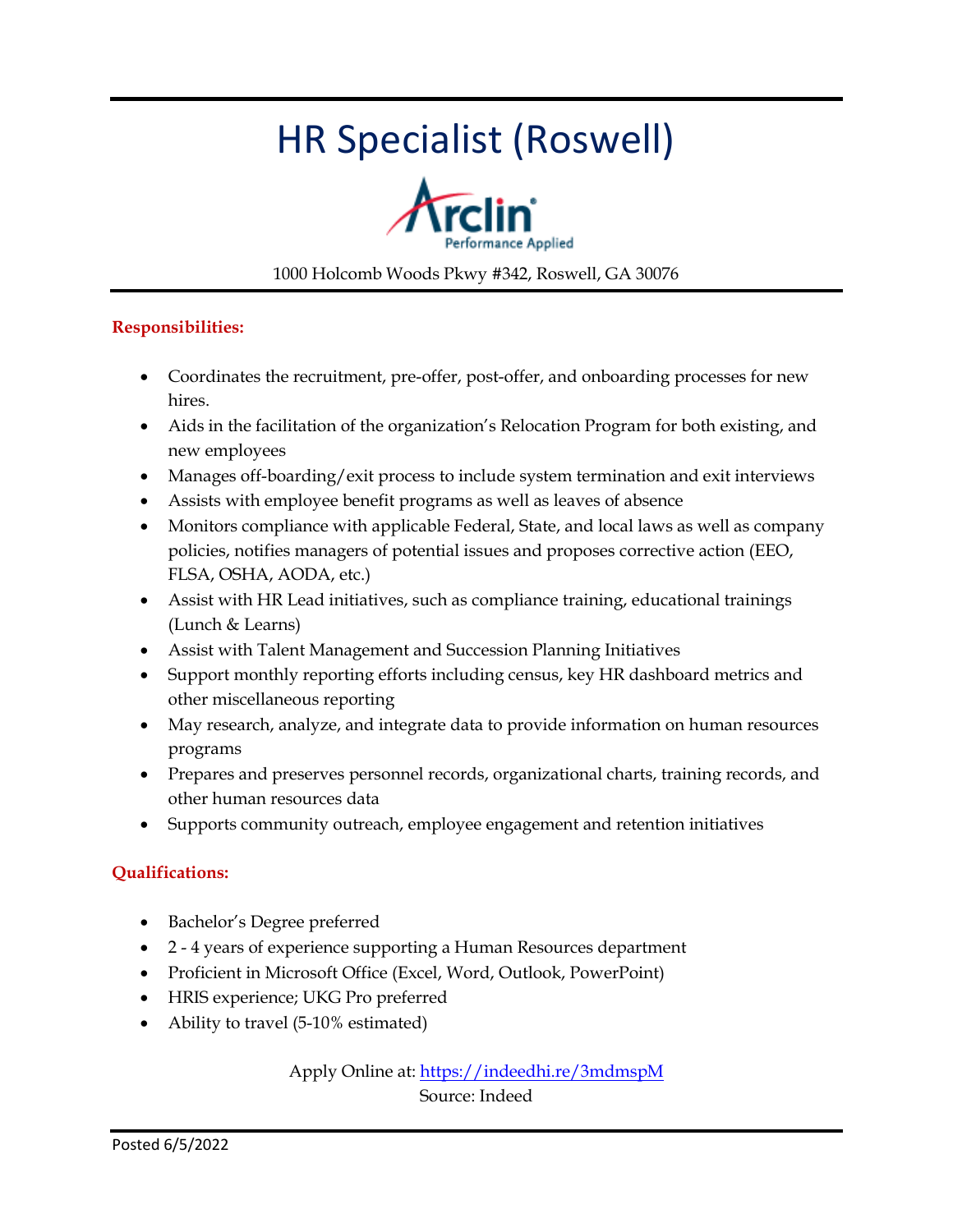# Marketing & PR Coordinator (Dunwoody)<br>HEYPAY

#### Heyday Skincare - L5 Skincare

123 Perimeter Center W. Suite 300. Dunwoody, GA 30346

L5 Skincare is looking for an Atlanta-based Marketing + PR Coordinator to join our growing team and to support the launch of Heyday (www.heydayskincare.com) in the Atlanta market.

- Support in the development of marketing plans for Heyday's four Atlanta area locations opening in 2022 and 2023
- Partner with the Senior Manager of Marketing + PR to ideate and execute out-of-the-box grassroots community marketing initiatives
- Responsible for two in-shop managerial shifts per week to drive marketing campaigns in shop and for deeper understanding of clients needs
- Ensure shop teams have the collateral needed to execute brand campaigns
- Conduct competitive analysis for the brand
- Support in the management and partnership with our third party agencies including digital marketing and public relations
- Plan and execute community and member events for all shops on a quarterly basis
- Assist in digital strategy development, including creation of ad copy and creative

#### **Qualifications:**

- 1-2 years of experience in the marketing, PR or communications field
- Ability to travel to multiple shops located around Atlanta as needed
- Graphic design experience preferred

Tuesday-Saturday schedule

\$55,000 - \$65,000 a year

Apply Online at:<https://bit.ly/3tfekcw> Source: Employer Website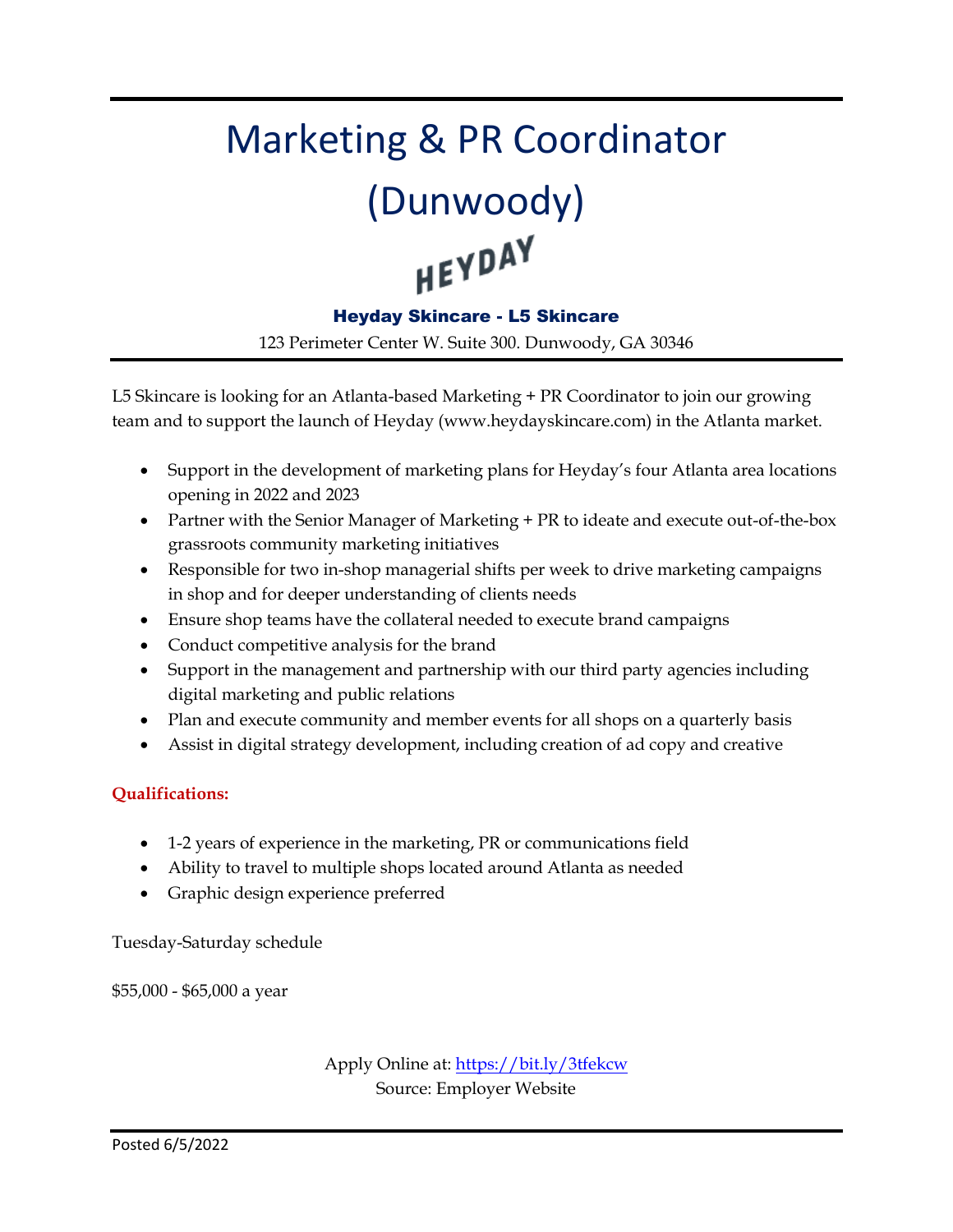### Customer Support Associate (Roswell)

# Room&Board

215 Hembree Park Dr #115, Roswell, GA 30076

As a Customer Support Associate with our home furnishings Delivery Center in Atlanta, GA, you are the heart of our welcoming and professional atmosphere. You will work in an office setting to coordinate details associated with customer pick up and deliveries, being mindful of both the customer's needs as well as the efficiencies of the delivery team as you create a seamless experience for each and every customer.

#### **Qualifications:**

 Comfortable learning custom programs and tools for routing and navigation, order information, product specifications, etc. to effectively communicate with customers and retails/delivery team members.

Monday-Friday: 8:30am-5pm

\$45,000 - \$47,000 a year

Apply Online at[: https://bit.ly/3xgQZt7](https://bit.ly/3xgQZt7) Source: Employer Website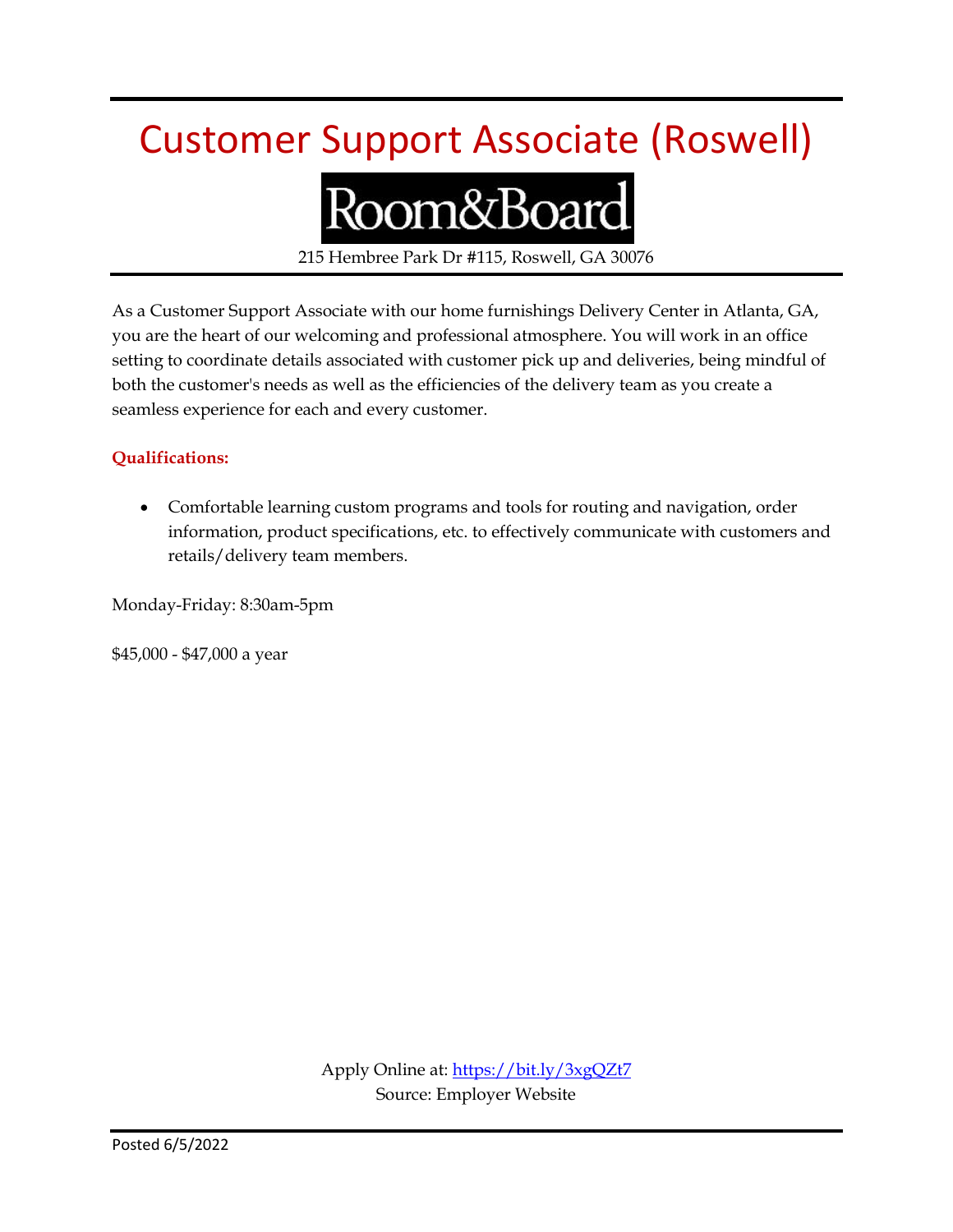### Food Service, Housekeeping, & Other Now Hiring – Week of 6/5/22

**Package Handler (Roswell)**

**\$15 an hour; Shift: Preload (4:00 AM - 9:00 AM) Twilight (6:00 PM - 11:00 PM)** UPS / 1300 Old Ellis Road, Roswell 30076 <https://bit.ly/3mcQytC>

> **Job Fair – Kitchen, Housekeeping, Maintenance (Alpharetta) Wednesday, June 15, from 8:00 AM – 5:00 PM** Atria North Point /100 Somerby Drive, Alpharetta, GA 30009 <https://bit.ly/3PUnC7v>

**Cashier (Alpharetta) From \$13 an hour** Cook Out / 11475 Haynes Bridge Rd Alpharetta, GA - 30009 <https://bit.ly/3PVhJ9R>

**Service Valet/Lot Attendant (Alpharetta)** Nalley Volkswagen / 1550 Mansell Rd, Alpharetta, GA 30009 <https://bit.ly/3GIBFIX>

> **Traffic Control Flagger (Dunwoody) \$13.50 an hour** WRIGHT <https://bit.ly/3ziCW7V>

**Kitchen Staff (Sandy Springs) \$14 - \$16 an hour** Chef Rob's Caribbean Café / 5920 Roswell Rd #117, Atlanta, GA 30328 <https://indeedhi.re/3xcmSDh>

**Cashier (Perimeter) \$12 plus tips** The Cheesecake Factory / 4400 Ashford-Dunwoody Road , Atlanta, Georgia, 30346 <https://bit.ly/3x5agg2>